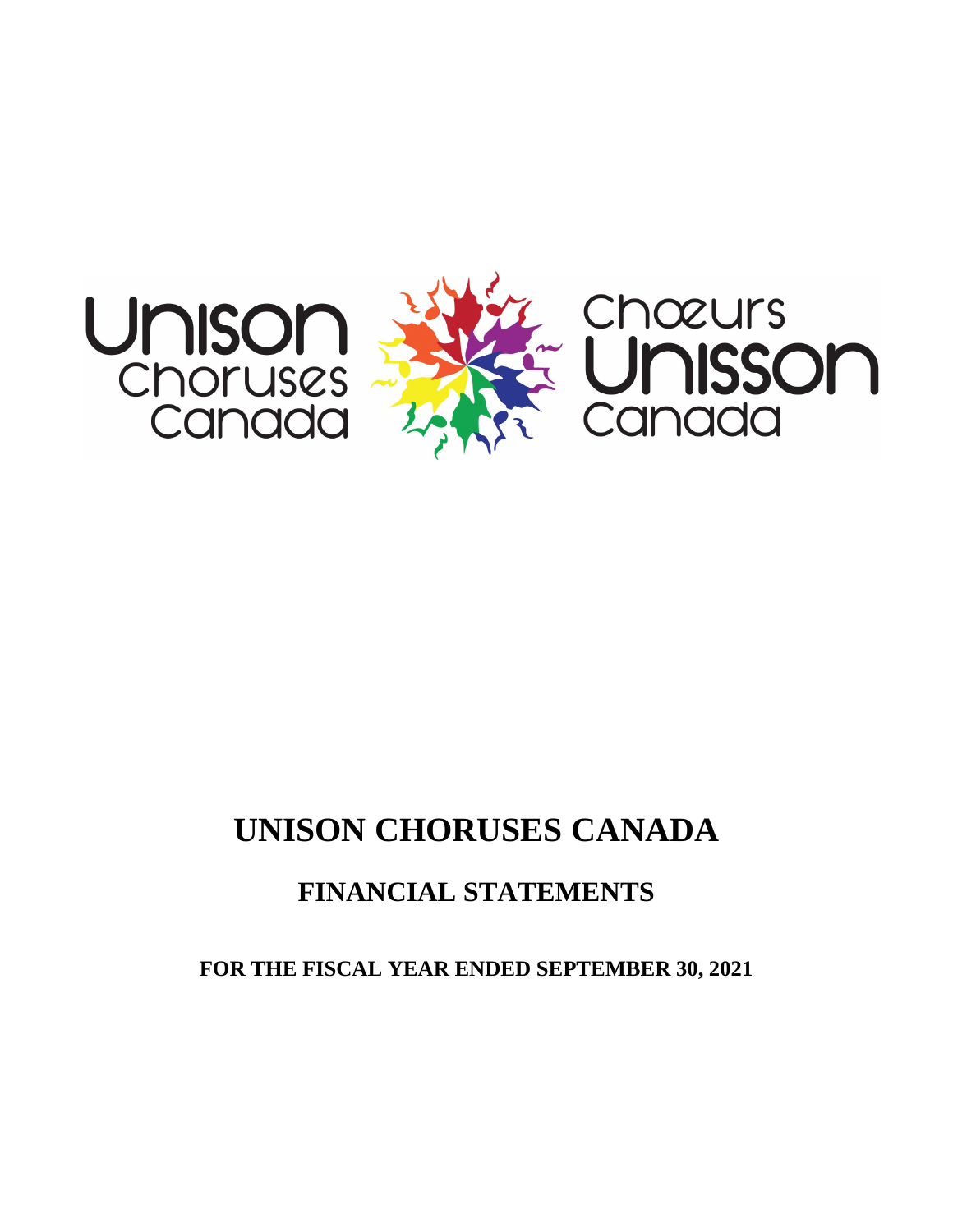# **UNISON CHORUSES OF CANADA**

# **September 30, 2021**

# **Contents**

|                                           | $P_2$ ge |
|-------------------------------------------|----------|
| <b>FINANCIAL STATEMENTS</b>               |          |
| <b>Statement of Financial Position</b>    | 3        |
| <b>Statement of Operations</b>            | 4        |
| <b>Statement of Cash Flows</b>            | 5        |
| <b>Statement of Changes in Net Assets</b> | 6        |
| <b>Notes to Financial Statements</b>      | $7 - 11$ |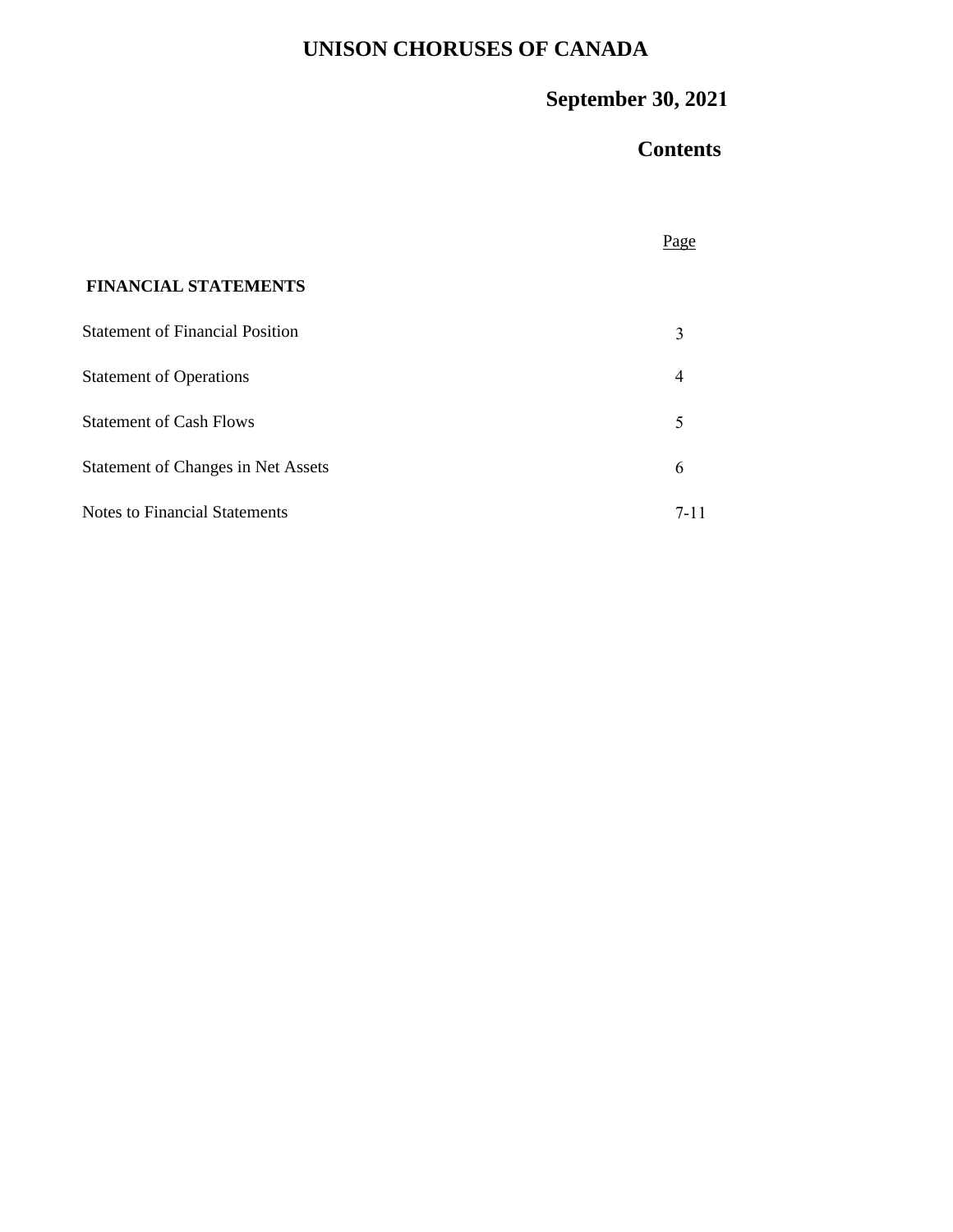### **UNISON CHORUSES OF CANADA Statement of Financial Position (Unaudited) As at September 30, 2021**

|                                           |          | Sep 30, 2021 |        | Sep 30, 2020 |        |  |
|-------------------------------------------|----------|--------------|--------|--------------|--------|--|
| <b>ASSETS</b>                             |          |              |        |              |        |  |
| <b>Current Assets</b>                     |          |              |        |              |        |  |
| Cash - Restricted                         | (note 2) | \$           | 22,313 | \$           | 27,155 |  |
| Cash - Unrestricted                       | (note 2) |              | 29,600 |              | 21,485 |  |
| <b>Accounts Receivable</b>                | (note 3) |              | 11,835 |              | 23,500 |  |
| Sales Tax Recoverable                     | (note 4) |              | 294    |              | 72     |  |
| Prepaid expenses                          | (note 5) |              | 8,366  |              | 1,628  |  |
| <b>Total Current Assets</b>               |          |              | 72,408 |              | 73,840 |  |
| <b>TOTAL ASSETS</b>                       |          | \$           | 72,408 | \$           | 73,840 |  |
| <b>LIABILITIES</b>                        |          |              |        |              |        |  |
| <b>Current Liabilities</b>                |          |              |        |              |        |  |
| <b>Accounts Payable</b>                   | (note 6) | $\mathbb{S}$ | 5,846  | \$           | 3,215  |  |
| <b>Accrued Expenses</b>                   | (note 7) |              | 1,120  |              | 6,120  |  |
| <b>Unison Legacy Fund</b>                 | (note 8) |              | 410    |              | 12,155 |  |
| Deferred revenue                          | (note 9) |              | 62,207 |              | 38,500 |  |
| <b>TOTAL LIABILITIES</b>                  |          |              | 69,583 |              | 59,990 |  |
| <b>NET ASSETS</b>                         |          |              |        |              |        |  |
| <b>Unrestricted Net Assets</b>            |          |              | 2,824  |              | 13,850 |  |
| <b>Restricted Net Assets</b>              |          |              |        |              |        |  |
| <b>TOTAL NET ASSETS</b>                   |          |              | 2,824  |              | 13,850 |  |
| <b>TOTAL LIABILITIES &amp; NET ASSETS</b> |          | \$           | 72,408 | \$           | 73,840 |  |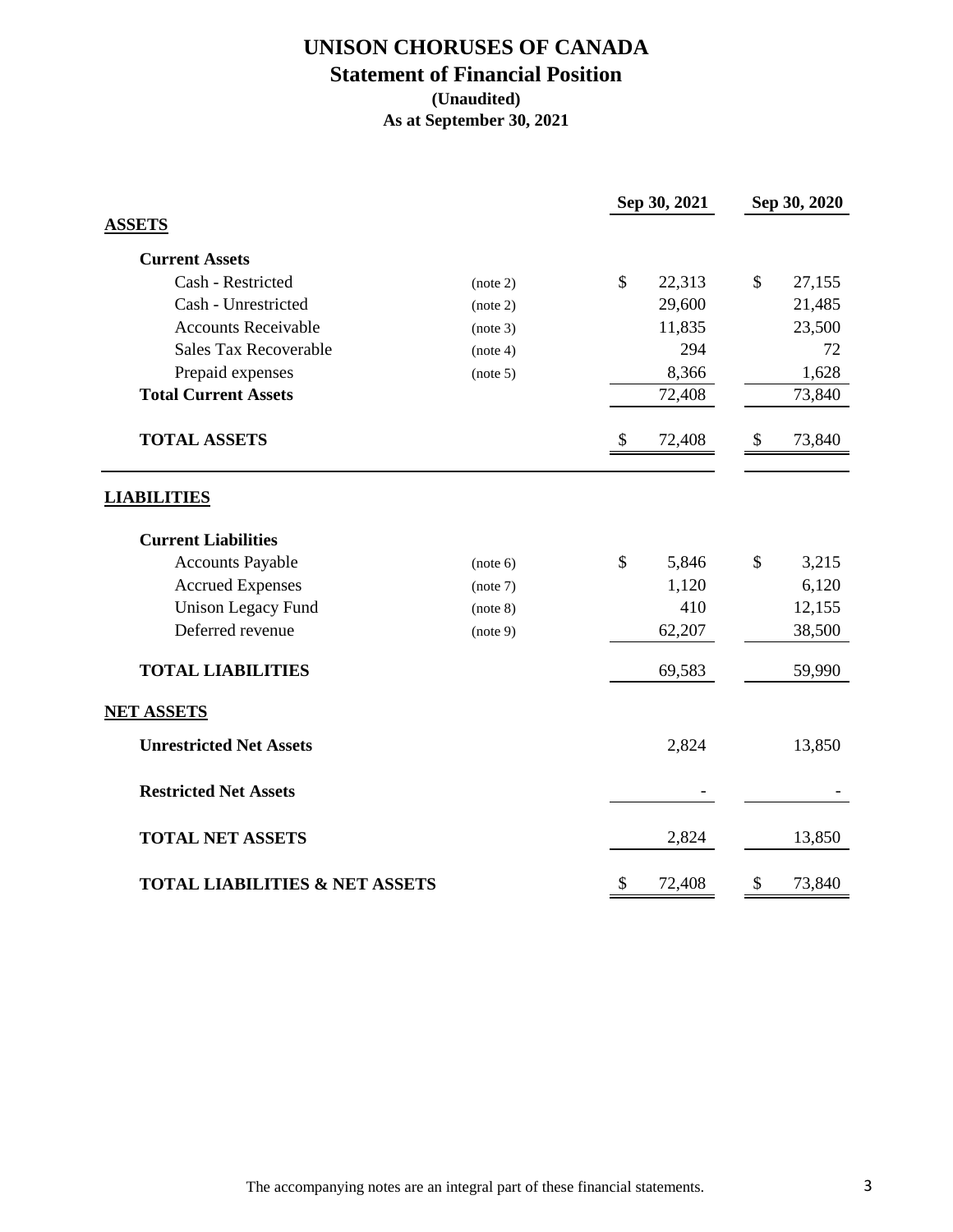### **UNISON CHORUSES OF CANADA**

# **Statement of Operations**

### **(Unaudited)**

**For the year ending September 30, 2021**

|                                       | 2020-2021        | 2019-2020       |  |
|---------------------------------------|------------------|-----------------|--|
| <b>REVENUE</b><br>(Note 11)           |                  |                 |  |
| <b>Festival Revenue</b>               |                  |                 |  |
| Donations                             | \$               | \$<br>255       |  |
| <b>Unison Legacy Fund</b>             | 11,746           | 1,082           |  |
|                                       | 11,746           | 1,337           |  |
| <b>National Organization</b>          |                  |                 |  |
| <b>Membership Dues</b>                | 1,410            |                 |  |
| Donations                             | 3,266            | 1,454           |  |
| Grants                                | 9,477            |                 |  |
| Other                                 | $\boldsymbol{0}$ | 133             |  |
|                                       | 14,153           | 1,587           |  |
| <b>TOTAL REVENUE</b>                  | 25,899           | 2,924           |  |
| <b>EXPENSES</b><br>(Note 12)          |                  |                 |  |
| <b>Festival Expenses</b>              | 11,746           | 1,337           |  |
| <b>National Organization Expenses</b> |                  |                 |  |
| Administrator                         | 7,594            | 7,369           |  |
| Insurance                             | 3,881            | 3,107           |  |
| Professional fees                     | 1,000            | 2,555           |  |
| Advertising & Publicity               |                  | 1,000           |  |
| <b>Office Expenses</b>                | 660              | 700             |  |
| <b>Unison Services Expenses</b>       | 138              | 596             |  |
| Other General Operating Exp.          | 1,018            | 444             |  |
| <b>Bank</b> charges                   | 742              | 359             |  |
| <b>Corporate Filings</b>              |                  | 220             |  |
| Translation                           | 270              | 100             |  |
| <b>Commissions Project</b>            | 9,477            |                 |  |
| Graphic & Web Design                  | 398              |                 |  |
|                                       | 25,178           | 16,450          |  |
| <b>TOTAL EXPENSES</b>                 | 36,923           | 17,787          |  |
| <b>NET OPERATING LOSS</b>             | \$<br>(11,025)   | \$<br>(14, 863) |  |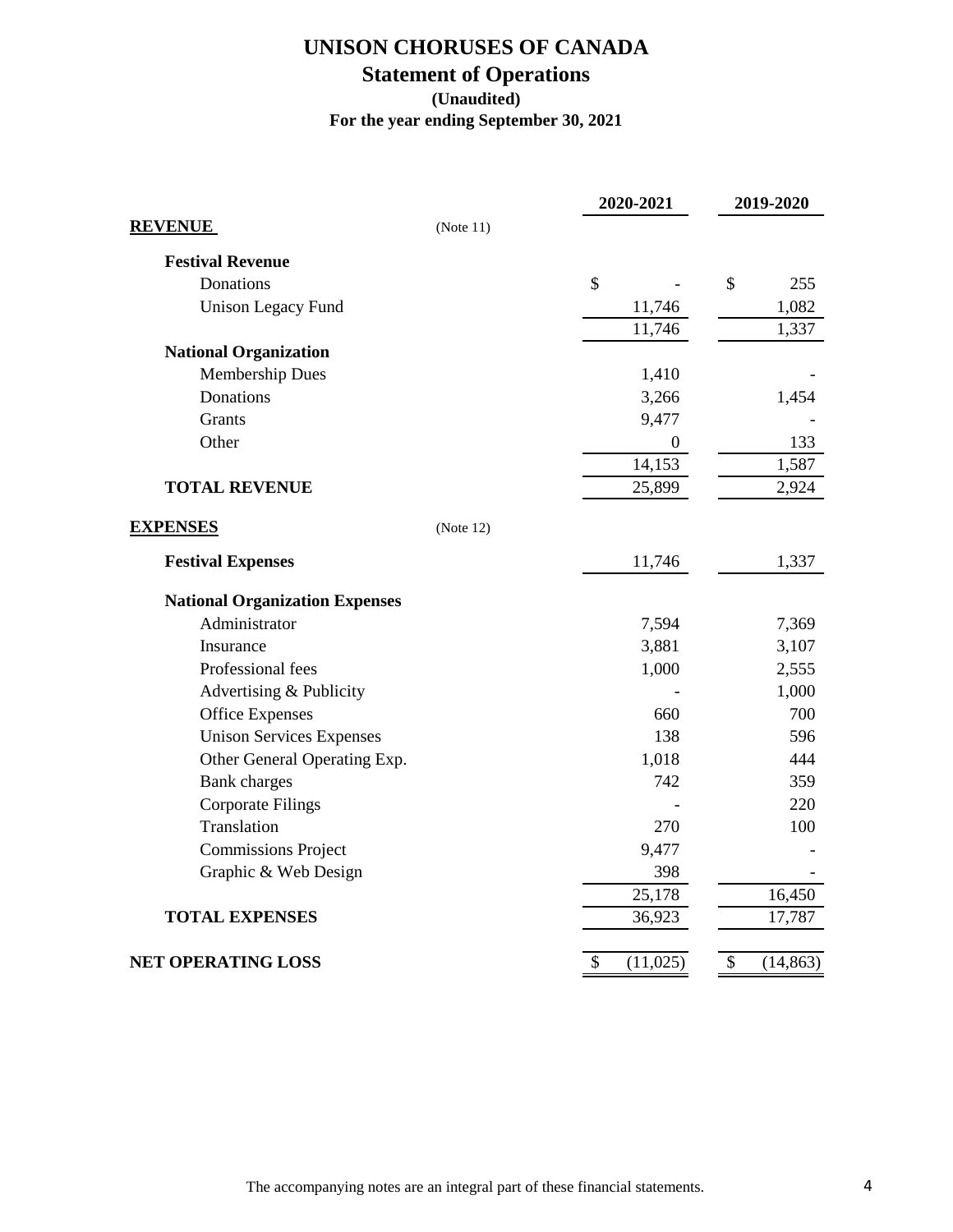### **UNISON CHORUSES OF CANADA Statement of Cash Flows**

### **(Unaudited) For the year ending September 30, 2021**

|                                                          | 2020-2021      |    | 2019-2020 |  |
|----------------------------------------------------------|----------------|----|-----------|--|
| <b>Operating Activities</b>                              |                |    |           |  |
| Net operating loss                                       | \$<br>(11,025) | \$ | (14, 863) |  |
| Increase (Decrease) in Operating Assets                  |                |    |           |  |
| <b>Accounts Receivable</b>                               | 11,665         |    | 1,100     |  |
| <b>Sales Tax Recoverable</b>                             | (222)          |    | 4,213     |  |
| Prepaid expenses                                         | (6,738)        |    | (1,480)   |  |
| Increase (Decrease) in Operating Liabilities             |                |    |           |  |
| <b>Accounts Payable</b>                                  | 2,631          |    | 1,012     |  |
| <b>Accrued Expenses</b>                                  | (5,000)        |    |           |  |
| Deferred revenue                                         | 23,707         |    |           |  |
| <b>Cash Flow from (Used in) Operating Activities</b>     | 15,019         |    | (10,018)  |  |
| Net Cash provided from Fundraising Activities            |                |    |           |  |
| <b>Unison Legacy Fund</b>                                | (11,745)       |    | 2,100     |  |
| <b>Net Increase in Cash and Cash Equivalents</b>         | 3,274          |    | (7,918)   |  |
| Cash and Cash Equivalents - Beginning of Year            | 31,804         |    | 39,722    |  |
| <b>Cash and Cash Equivalents - End of Year</b>           | \$<br>35,078   | \$ | 31,804    |  |
| Cash and Cash Equivalents - End of Year is comprised of: |                |    |           |  |
| Cash - Restricted<br>(note 2)                            | \$<br>22,313   | \$ | 27,155    |  |
| Cash - Unrestricted<br>(note 2)                          | 29,600         |    | 21,485    |  |
|                                                          | 51,913         | \$ | 48,640    |  |
|                                                          |                |    |           |  |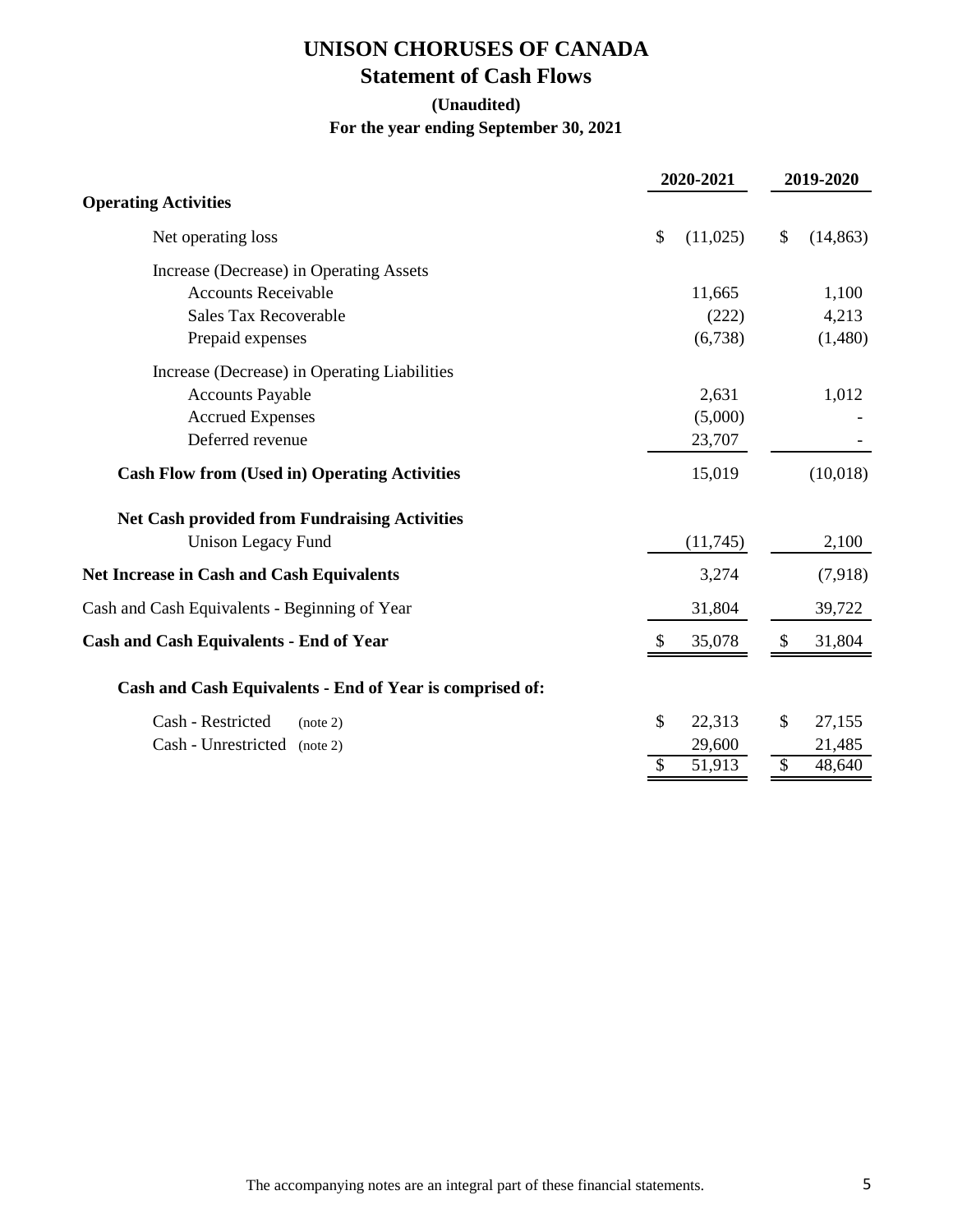# **UNISON CHORUSES OF CANADA**

# **Statement of Changes in Net Assets**

### **(Unaudited) For the year ending September 30, 2020**

|                                                            | 2020-2021 |                          |    |                            | 2019-2020    |    |           |
|------------------------------------------------------------|-----------|--------------------------|----|----------------------------|--------------|----|-----------|
|                                                            |           | Restricted<br>Net Assets |    | Unrestricted<br>Net Assets | Total        |    | Total     |
| <b>Net Assets - Beginning of Year</b>                      | \$        |                          | \$ | 13,849                     | \$<br>13,849 | \$ | 28,713    |
| Net Operating Loss<br><b>Transfer to Unrestricted Cash</b> |           |                          |    | (11,025)                   | (11,025)     |    | (14, 863) |
| <b>Net Assets - End of Year</b>                            |           |                          |    | 2,824                      | 2,824        |    | 13,849    |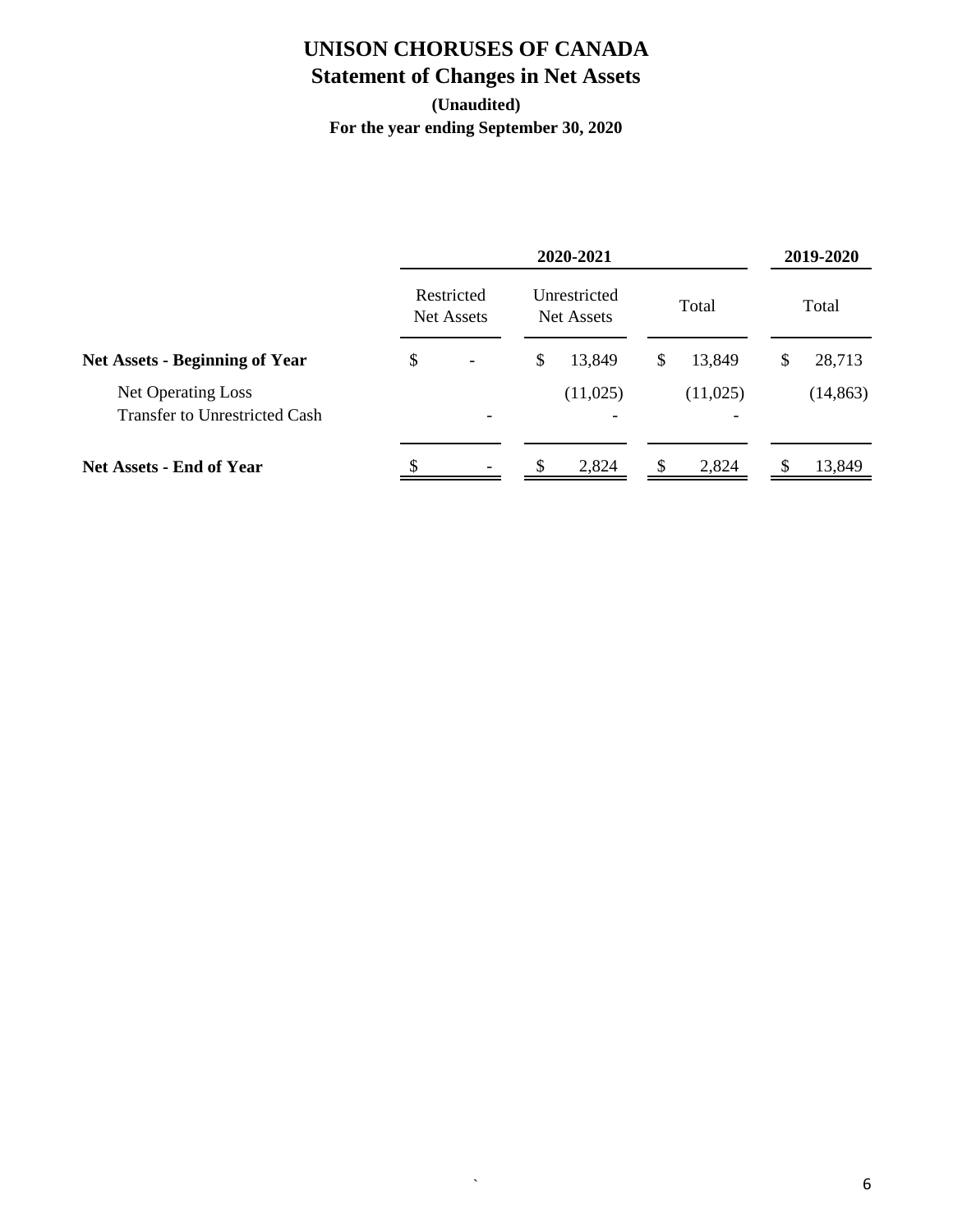### **UNISON CHORUSES OF CANADA Notes to the Financial Statements (Unaudited) For the year ending September 30, 2021**

#### **Nature of Operations**

Unison Choruses Canada ("the Corporation") was incorporated under the *Canada Corporations Act* on January 20, 2011 as a non-profit corporation. In 2020 the Corporation changed its operating name and increased its operating activities to become a National Organization created for the purpose of supporting Canadian 2SLGBTQIA+ choruses and operating a quadrennial festival for Canadian 2SLGBTQIA+ choirs that takes place in a different Canadian city each time.

The Corporation filed for continuance under the Canada Not-for-profit Corporations Act in the fall of 2014. The Corporation was granted charitable status by the Canada Revenue Agency on January 23, 2013. As a non-profit organization, the Corporation is exempt from paying income taxes under the Income Tax Act.

#### **1. Summary Of Significant Accounting Policies**

These financial statements have been prepared using the Canadian accounting standards for not-for-profit organization. These financial statements have, in management's opinion been properly prepared within the framework of the accounting policies summarize as follows:

#### **a) Revenue Recognition**

The Corporation follows the deferral method of accounting for contributions (donations, grants, sponsorships). Contributions that are explicitly or implicitly designated for a specific purpose are considered restricted contributions. Restricted contributions are earned and recognized as revenue when the conditions for their use are met.

Restricted contributions are recognized as revenue in the year in which the related expenses are incurred. (1) Restricted contributions received for expenses expected to occur within the same year are recognized as revenue when received. (2) All other restricted contributions are recorded as deferred revenue (liability) when received. These contributions are recognized as revenue when related expenses are incurred.

Unrestricted contributions are recognized when received or when receivable, if the amount to be received can be reasonably estimated and collection is reasonably assured.

Other revenues are recognized as revenue when the services are provided. Fees collected in advance of the services being provided are recorded as deferred revenue.

#### **b) Cash and cash equivalents**

Cash and cash equivalents include unrestricted cash on hand, bank balances, PayPal account. Restricted cash and cash equivalents are reported separately.

#### **c) Restricted Cash**

Restricted cash is money from donors and granting organizations that is restricted to specific types of expenses (externally restricted) or money that the Corporation has designated for specific purposes (internally restricted).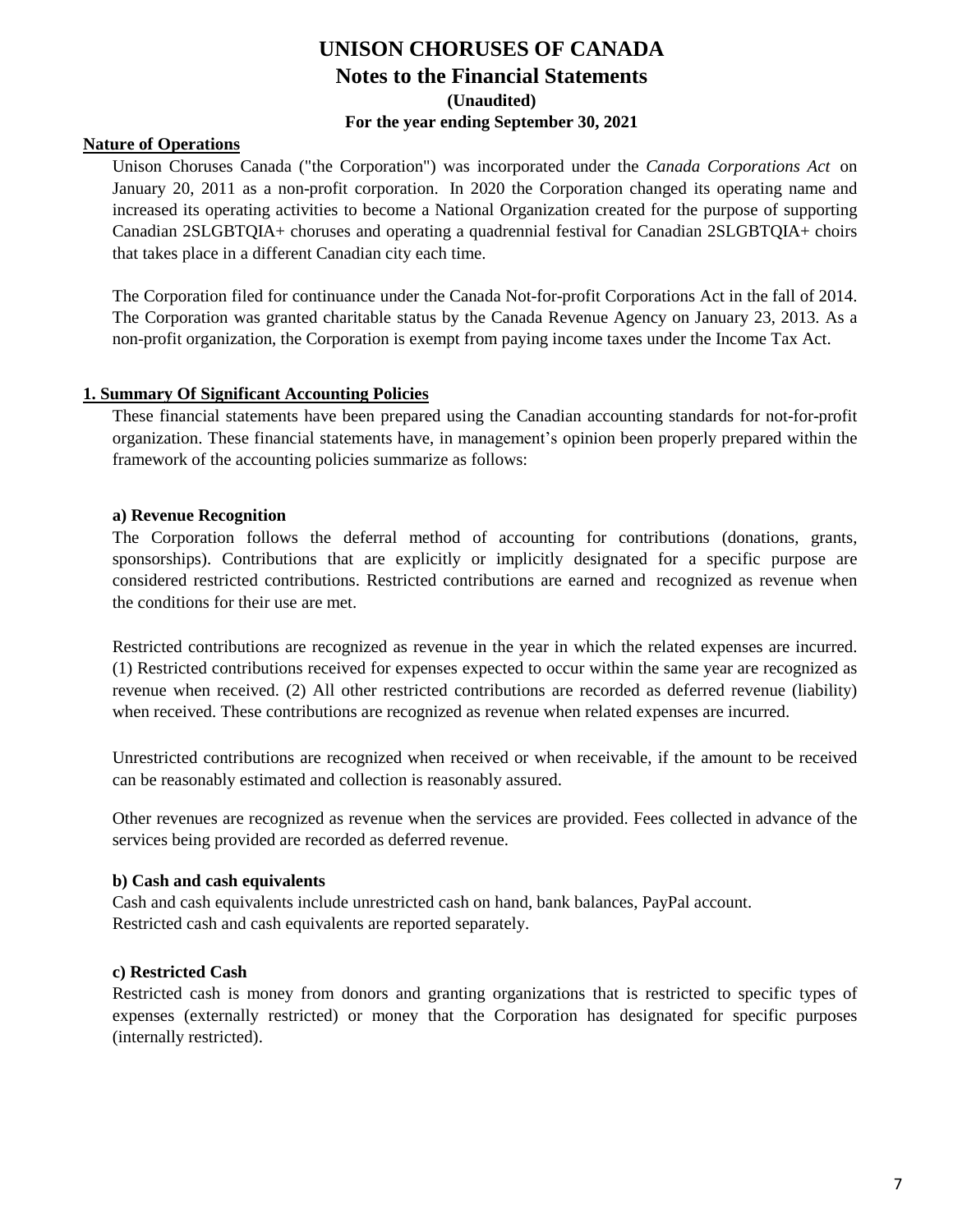### **UNISON CHORUSES OF CANADA Notes to the Financial Statements (Unaudited) For the year ending September 30, 2021**

#### **d) Property and equipment**

A not-for-profit organization can expense capital assets as per CPA handbook when the average annual revenues recognized in the statement of operations for the current and preceding period of the organization and any entities it controls is less than \$500,000. During the current fiscal year, the average annual revenues for years 2020 and 2019 was \$8,522 and there was no capital asset purchases in 2020.

#### **e) Measurement uncertainty**

The preparation of financial statements in conformity with Canadian accounting standards for not-for-profit organizations requires management to make estimates and assumptions that affect the reported amounts of assets and liabilities at the date of the financial statements and the reported amounts of revenues and expenses during the reporting period. By their nature, these estimates are subject to measurement uncertainty. The effect of changes in such estimates on the financial statements in future periods could be significant. Accounts specifically affected by estimates in these financial statements are accounts receivable, property, plant and equipment, accounts payable and accrued liabilities, and in-kind donations.

#### **f) Financial instruments**

The Corporation initially measures its financial assets and financial liabilities at their fair value. The Corporation subsequently measures all its financial assets and financial liabilities at cost or amortized cost. Changes in fair value of these financial instruments are recognized in net income.

Financial instruments measured at amortized cost includes cash and cash equivalents, accounts receivable, investments and accounts payable.

#### **g) Risk Management**

The carrying value of cash, short term investments, accounts receivable, and accounts payable and accrued liabilities approximate their fair value because of the short-term maturity of these items. It is managements' opinion that the Corporation is not exposed to significant interest rate, currency, credit, or market risks arising from these financial instruments.

#### **2. Cash and Cash Equivalents**

Cash and cash equivalents as at September 30, 2021 were held in the following accounts:

|                                                 | Account<br>Balance                       |   | Restricted |    | Unrestricted |  |
|-------------------------------------------------|------------------------------------------|---|------------|----|--------------|--|
| Chequing and savings accounts<br>PayPal Account | \$<br>51,913<br>$\overline{\phantom{0}}$ | S | 22,313     | \$ | 29,600       |  |
|                                                 | 51,913                                   |   | 22,313     |    | 29,600       |  |

Restricted cash at September 30, 2021 consists of the externally restricted LGBT Purge Fund Grant of \$22,312.75

The PayPal account is used to handle online sales and payments through the Integra Online Planner, such as Festival registrations, merchandise sales and payments to Integra. In non-festival years the balance is minimized.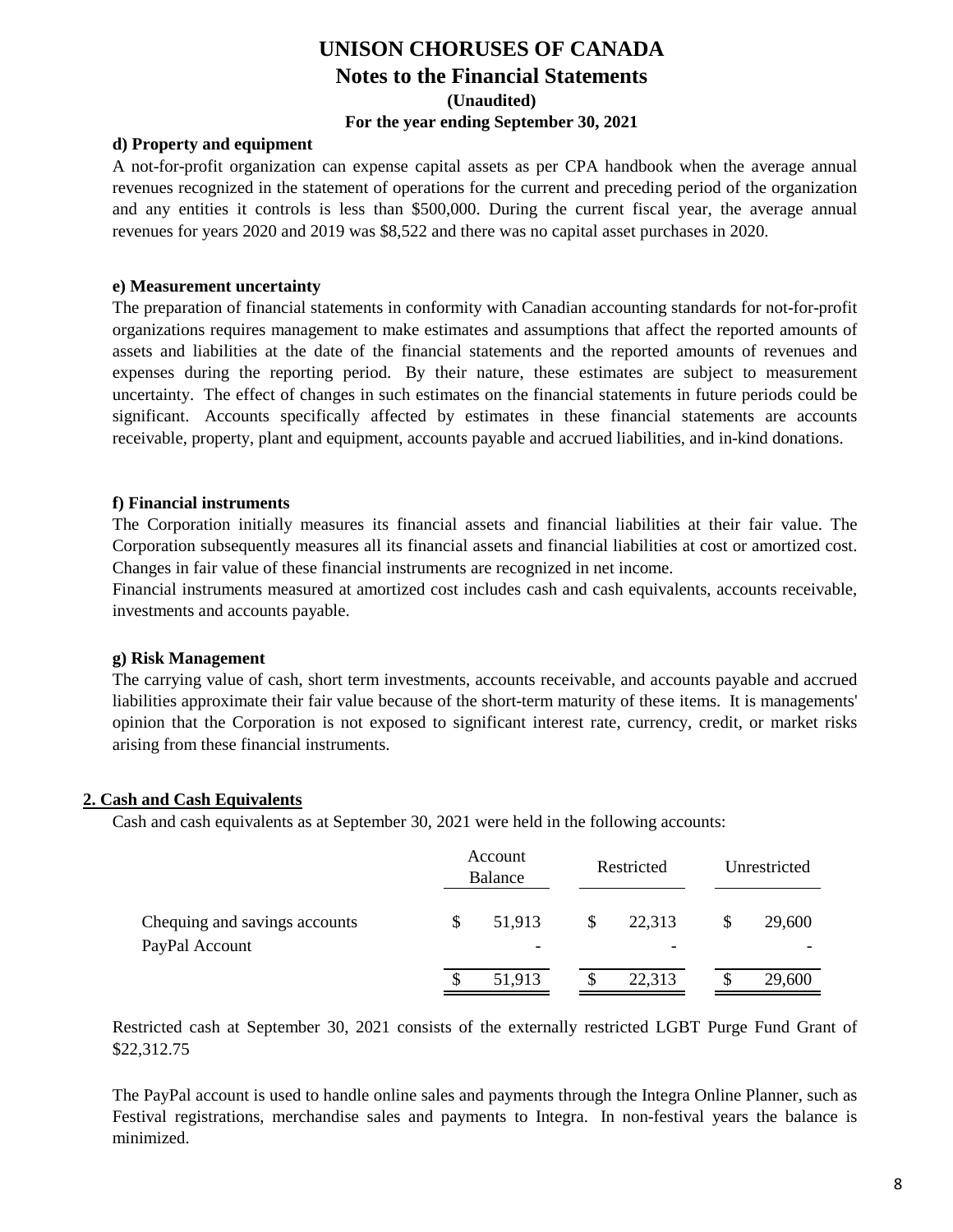### **UNISON CHORUSES OF CANADA Notes to the Financial Statements (Unaudited) For the year ending September 30, 2021**

#### **3. Accounts Receivable**

This amount represents money owed to the Corporation. The September 30, 2021 balance was from LGBT Purge Fund Grant of \$11,750 and \$85 for membership dues receivable.

#### **4. Sales Tax Recoverable**

Sales Tax Recoverable represents sales tax invoiced on sales less sales tax paid on expenses. At September 30, 2021 \$293.61 is recoverable by the Corporation. The GST rebate factor for the Corporation is 50%.

#### **5. Prepaid Expenses**

This prepaid expense of \$8,366 includes \$2,253 is for insurance premiums paid in advance for an entire year. The prorated amount is expensed monthly. At year-end six months of the amount relates to insurance for the 2020-2021 year. Other prepaid expenses relate to the 2022 Festival being postponed to 2023, Festival Venue rent deposit of \$2,174, Integra Planner Event Software of \$3,400 and Promotional Advertising of \$539. These will be expensed when the Festival resumes operations in 2023.

#### **6. Accounts Payable**

This amount represents bills or expenses incurred but not yet paid. There was \$5,846 in outstanding accounts payable at year end.

#### **7. Accrued Expenses**

This amount represents expenses incurred during the 2020-2021 year, but not invoiced as of September 30, 2021. The balance of \$1,120 at September 30, 2021 was for photographer fees of \$1,120.

#### **8. Unison Legacy Fund**

Unison Legacy Fund contains the proceeds of specified donations made to the Corporation as of the end of the fiscal year September 30, 2018. These funds will be recognized as income to offset Festival expenses as they are incurred. In the fiscal year ending September 30, 2021, \$11,746 from the Legacy Fund was recorded as income to offset Halifax Festival expenses.

#### **9. Deferred revenue**

Deferred revenue is a liability on the Corporations statement of financial position that represents a prepayment by its customers for goods or services that have yet to be delivered. Deferred revenue is recognized as earned revenue on the statement of operations as the good or service is delivered to the customer. The balance at September 30, 2021 of \$62,207 contains items relating to the postponement of the 2022 Festival to 2023: Chorus Festival Registrations-\$2,450, Donations specified to the Halifax Festival - \$25695, Purge Fund Grant - \$34,063.

#### **10. Net Assets**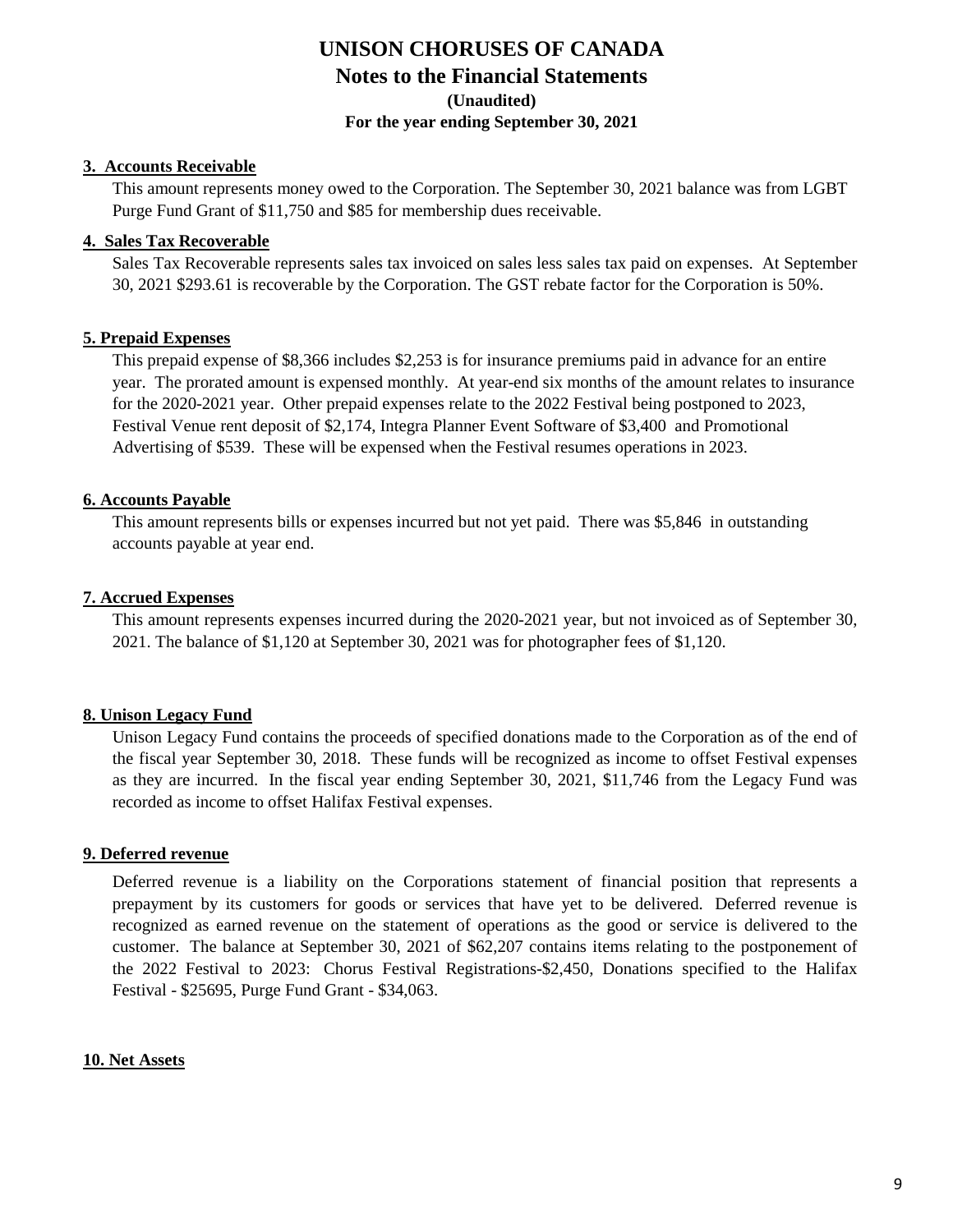### **UNISON CHORUSES OF CANADA Notes to the Financial Statements (Unaudited)**

#### **For the year ending September 30, 2021**

Net Assets are the Corporation's accumulated surplus or deficit: (assets minus liabilities). Unrestricted Net Assets reflects the difference between the Corporation's surplus and the Restricted Net Assets. These are the assets (cash and cash equivalents) available at year-end for the Corporation's operations and future investments. The current year deficit is the net loss from operation of the current fiscal year. The opening surplus (deficit) is a carry forward balance from inception up to prior year end's operating results.

#### **11. Revenue**

**Revenue** earned in the 2020-2021 consisted of membership dues, donations, reallocation of Unison Legacy Fund revenue from deferred revenue and grant funding.

**Membership dues** are annual dues paid by voting members of the Corporation. This is the first year Unison has collected annual dues from our members. The term runs from January 1 to December 31 each year.

| <b>Revenue - Festival:</b>              |   |        |
|-----------------------------------------|---|--------|
| Donations                               | S |        |
| Unison Legacy Fund                      |   | 11,746 |
|                                         |   | 11,746 |
| <b>Revenue - National Organization:</b> |   |        |
| Donations                               |   | 3,266  |
| Membership dues                         |   | 1,410  |
| Other revenue                           |   | 9,477  |
|                                         |   | 14,153 |
|                                         |   | 25,899 |

#### **12. Expenses**

Expenses for 2020-2021 year relate to operating the Corporation under the restructuring of Unison as a national organization and Halifax 2022 Festival planning.

| <b>National Organization Expenses</b> |              |
|---------------------------------------|--------------|
| Administrator                         | \$<br>7,594  |
| Insurance                             | 3,881        |
| Professional fees                     | 1,000        |
| Advertising and promotion             | 398          |
| Office expenses                       | 660          |
| <b>Unison Services</b>                | 138          |
| Other general operating expenses      | 1,018        |
| Bank charges                          | 742          |
| Corporate Filings                     |              |
| Translation                           | 270          |
| <b>Commission Project</b>             | 9,477        |
|                                       | 25,178       |
| <b>Festival Expenses</b>              | \$<br>11,746 |
| <b>Total Expenses</b>                 | \$<br>36,923 |

#### **13.Current Surplus (Deficit)**